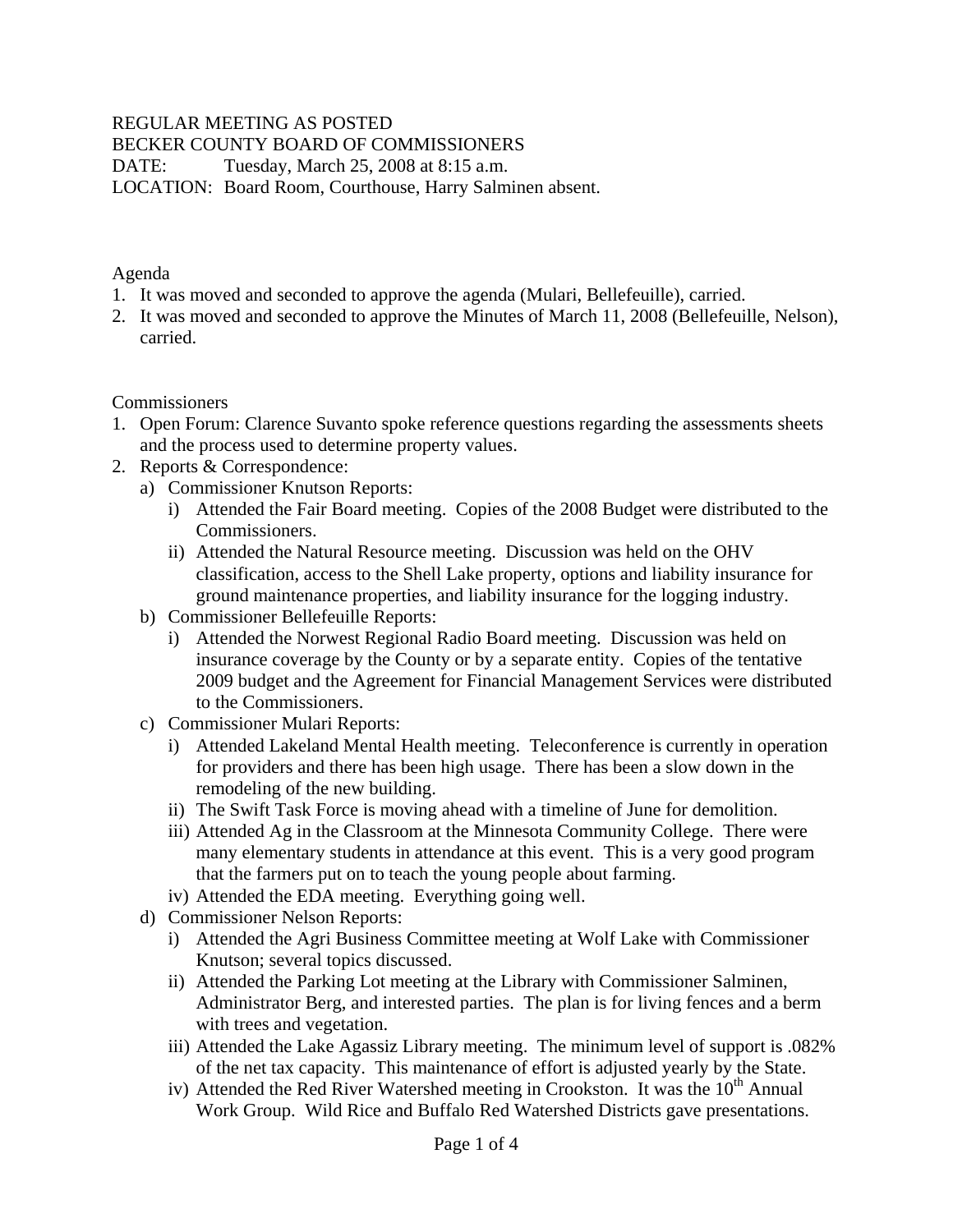- v) Attended the Soil and Water meeting. They are working with our IT Department which is providing supportive help.
- vi) Will be attending the Wild Rice Watershed meeting.
- 3. Discussion was held on the details and totals for the Furniture Bid consideration. Bid to be addressed in Finance.

### Auditor-Treasurer

1. It was moved and seconded to approve Resolution 03-08-2B, Gambling Permit for the Confidence Learning Center for operations at Charlie's Bar & Supper Club, Height of Land Township; Resolution 03-08-2A, Gambling Permit for Audubon Volunteer Fire Department for operations at Tri-Lakes Roadhouse, Cormorant Township; and Resolution 03-08-2D, Gambling Permit for Heart of Lakes Bowhunters Club on August 17, 2008 in Erie Township (Nelson, Bellefeuille), carried.

# Finance Committee Minutes

- 1. It was moved and seconded to approve the Claims with the addition of five over 90 day claims, (1) Liberty Business Systems, \$239.37; (2) Liberty Business Systems, \$502.60; (3) Liberty Business Systems, \$449.06; (4) American Institutional Supply Co., \$70.20; and (5) Cenex, \$298.97 (Bellefeuille, Mulari), carried.
- 2. It was recommended by the Finance Committee to continue the process by the Sheriff Department to accept the Federal Boat & Water Grant Enforcement Position, Resolution 03- 08-2E; to continue the process of a Full time Dispatch appointment from part time, Resolution 03-08-2F; and to continue the process to purchase four 2008 Ford Crown Victoria patrol vehicles.
- 3. It was moved and seconded to approve refinishing furniture in Judge Irvine's office in lieu of purchasing new with a cost of approximately \$2,000 (Mulari, Nelson), carried.
- 4. It was moved and seconded to approve the Asbestos Abatement in Phase I which includes remodeling of the former Probation space in the amount of \$9,700 (Bellefeuille, Mulari), carried.
- 5. It was moved and seconded to approve Phase I change orders (a) Infant changing stations (three) for \$878.79; (b) Structure to support air handling unit for \$39,299.46 of which \$8,000 was the cost to the County; and (c) Concrete work to move transformer for \$1,868.97 (work completed last fall) (Nelson, Bellefeuille), carried.
- 6. It was moved and seconded to approve the furniture bids from Marco for \$214,088.33 and from Cooper for \$70,576.58 for a total of \$284,664.91 (Bellefeuille, Mulari), carried.

# **Sheriff**

- 1 . It was moved and seconded to approve the purchase of four 2008 Ford Crown Victoria patrol vehicles from Phelps Ford, Perham, in the amount of \$98,856.20 (a difference of \$3,308 from the original non-qualifying bid from Detroit Lakes Ford-Chrysler) (Bellefeuille, Nelson), carried.
- 2 . It was moved and seconded to accept the Federal Boat & Water grant to hire temporary parttime additional enforcement upon Becker County lakes for the sum of \$7,500, Resolution 03- 08-2E (Bellefeuille, Nelson), carried.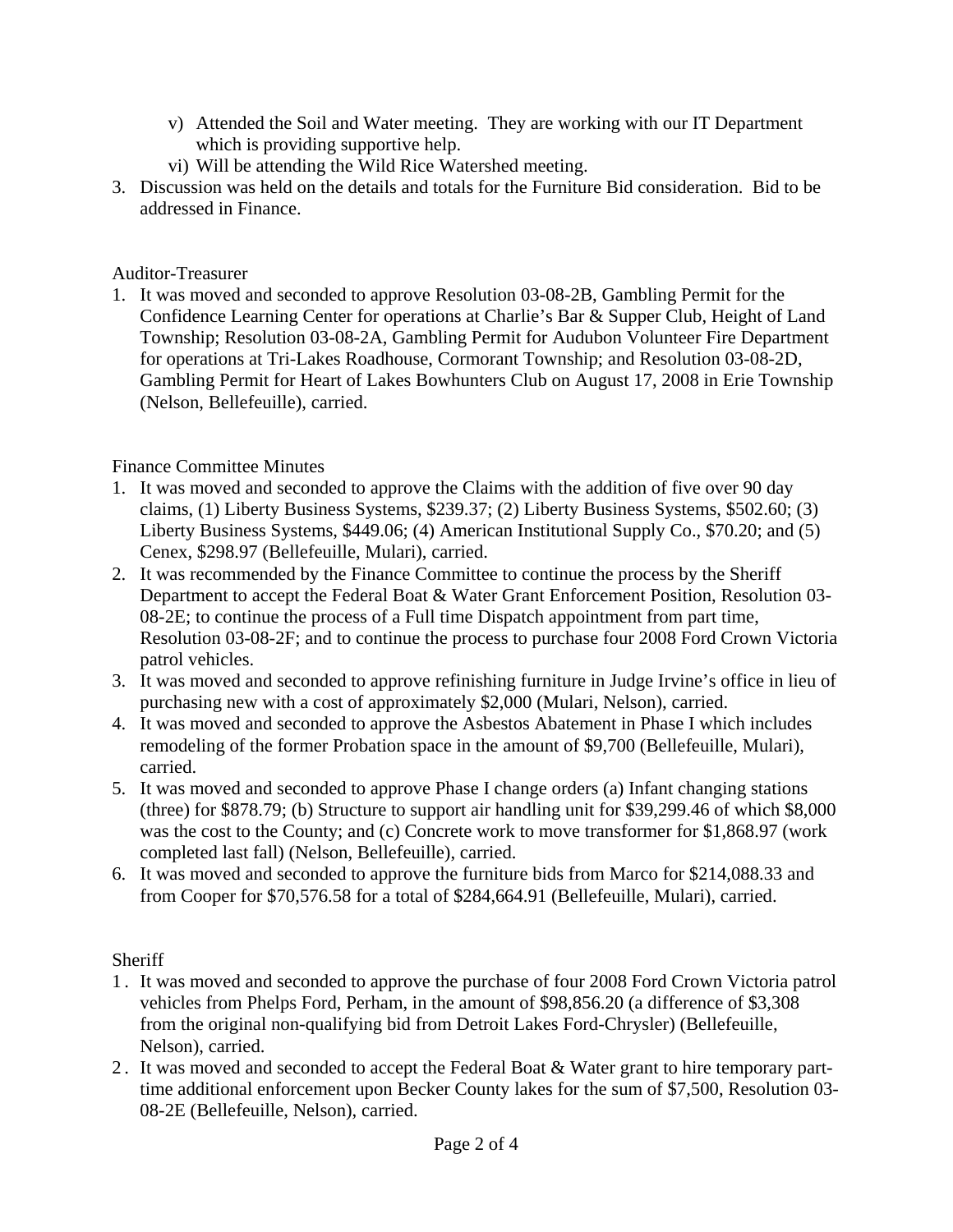3 . It was moved and seconded to approve moving one part-time dispatch position to full time, Resolution 03-08-2F (Nelson, Bellefeuille), carried.

### Natural Resource Management

- 1. It was moved and seconded to approve MN-DNR Reforestation Grant for the purpose of increasing reforestation efforts (site preparation, tree planting, and tree seedlings) in the amount of \$27,000 (Nelson, Mulari), carried.
- 2. It was moved and seconded to adopt a policy that allows loggers to return timber sales purchased prior to January 1, 2008 and be refunded 80% of their down payment. The logger will then be considered ineligible to purchase timber for the period of one year from the date of the refund (Nelson, Bellefeuille), carried.

# Human Services

- 1. It was moved and seconded to approve the Purchase of Service Agreements, Lakes Counseling Center; Clay County Receiving Center; Solutions Behavioral Health Care Professionals, Inc.; First Link; Lutheran Social Services of Minnesota; The Village; Family Resource Center; and Positive Connections (Mulari, Bellefeuille), carried.
- 2. It was moved and seconded to accept the Financial Assistance Reports (Mulari, Bellefeuille), carried.
- 3. It was moved and seconded to accept the Adult Services Report (Mulari, Bellefeuille), carried.
- 4. It was moved and seconded to approve the Human Services Claims (Mulari, Bellefeuille), carried.
- 5. Discussion was held on the \$500,000 Grant received for child crisis service therapists in Becker County schools and some Mahnomen County schools for a two year program. This is part of the Governor's Mental Health Plan to give communities money for kids in crisis.
- 6. It was moved and seconded to approve the Community Health Claims (Mulari, Bellefeuille), carried.
- 7. It was moved and seconded to approve the Transit Claims (Bellefeuille, Mulari), carried.

# Planning and Zoning

- 1. It was moved and seconded to approve the agenda with the removal of the WeFest and 10K Lakes Festival Contracts (Nelson, Mulari), carried.
- 2. Planning Commission Recommendations, March 18, 2008: First Order of Business: Daniel Thompson and David Thompson. The request for a conditional use permit to construct a second dwelling on the property and maintain the existing dwelling as a guest cottage was tabled by the applicant.
- 3. Second Order of Business: Dan Moen. This application was removed from the agenda by the applicant.
- 4. Third Order of Business: Lyle Pederson. It was moved and seconded to concur with Planning and Zoning to approve the certificate of survey for two tracts of land based on the fact that it does meet the criteria of the Zoning Ordinance and Subdivision Ordinance with the stipulation that Tract 1  $\&$  2 be combined as one buildable tract (Bellefeuille, Mulari), carried.